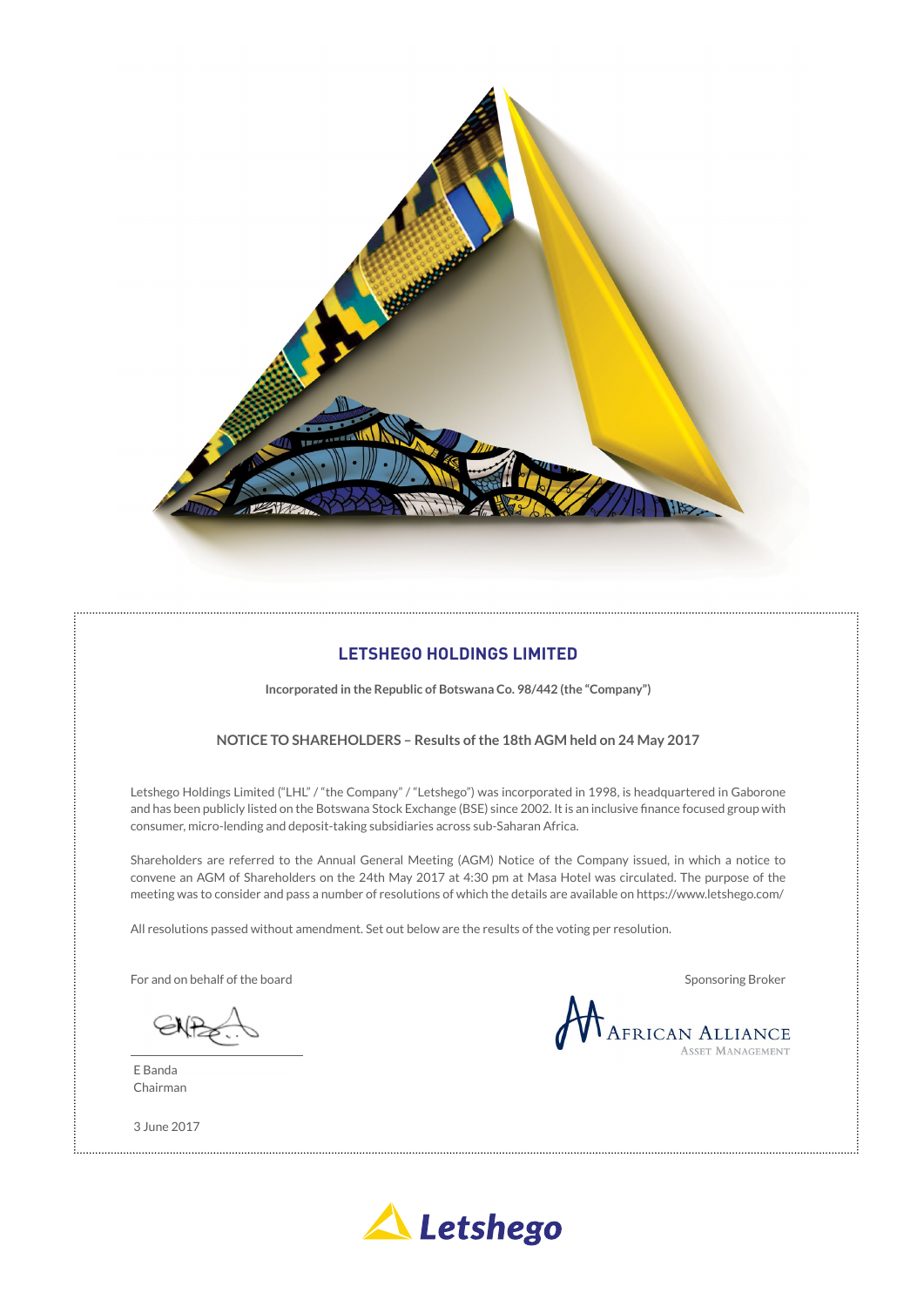# **NOTICE TO SHAREHOLDERS RESULTS - 18th AGM**

|                             | <b>No. of Shares</b> |                             |                | <b>Proxies</b>        |                      |
|-----------------------------|----------------------|-----------------------------|----------------|-----------------------|----------------------|
| <b>Resolution</b>           | For                  | <b>Against</b>              | <b>Abstain</b> | <b>No. of Proxies</b> | <b>No. of Shares</b> |
| <b>Resolution 1</b>         | 1,847,135,622        | <b>NIL</b>                  | 21,790,029     | 119                   | 1,868,925,651        |
| <b>Resolution 2</b>         | 1,848,845,330        | <b>NIL</b>                  | 20,080,321     | 119                   | 1,868,925,651        |
| <b>Resolution 3a</b>        | 1,823,793,733        | 25,051,597                  | 20,080,321     | 119                   | 1,868,925,651        |
| <b>Resolution 3b</b>        | 1,848,845,330        | <b>NIL</b>                  | 20,080,321     | 119                   | 1,868,925,651        |
| <b>Resolution 3c</b>        | 1,839,479,176        | 9,366,154                   | 20,080,321     | 119                   | 1,868,925,651        |
| <b>Resolution 3d</b>        | 1,668,313,288        | 180,532,042                 | 20,080,321     | 119                   | 1,868,925,651        |
| <b>Resolution 3e</b>        | 1,848,645,330        | <b>NIL</b>                  | 20,080,321     | 119                   | 1,868,925,651        |
| <b>Resolution 3f</b>        | 1,848,845,330        | <b>NIL</b>                  | 20,080,321     | 119                   | 1,868,925,651        |
| <b>Resolution 3g</b>        | 1,848,845,330        | <b>NIL</b>                  | 20,080,321     | 119                   | 1,868,925,651        |
| <b>Resolution 3h</b>        | 1,848,845,330        | <b>NIL</b>                  | 20,080,321     | 119                   | 1,868,925,651        |
| <b>Resolution 3i</b>        | 1,848,845,330        | <b>NIL</b>                  | 20,080,321     | 119                   | 1,868,925,651        |
| <b>Resolution 3j</b>        | 1,831,400,345        | 17,444,985                  | 20,080,321     | 119                   | 1,868,925,651        |
| <b>Resolution 4a</b>        | 1,346,003,330        | 502,842,000                 | 20,080,321     | 119                   | 1,868,925,651        |
| <b>Resolution 4b</b>        | 1,374,558,930        | 474,286,400                 | 20,080,321     | 119                   | 1,868,925,651        |
| <b>Resolution 5</b>         | 1,848,845,330        | <b>NIL</b>                  | 20,080,321     | 119                   | 1,868,925,651        |
| <b>Resolution 6a</b>        | 1,848,845,330        | $\ensuremath{\mathsf{NIL}}$ | 20,080,321     | 119                   | 1,868,925,651        |
| <b>Resolution 6b</b>        | 1,848,845,330        | $\ensuremath{\mathsf{NIL}}$ | 20,080,321     | 119                   | 1,868,925,651        |
| <b>Resolution 7</b>         | 1,848,845,330        | $\ensuremath{\mathsf{NIL}}$ | 20,080,321     | 119                   | 1,868,925,651        |
| <b>Special Resolution 1</b> | 1,848,845,33         | <b>NIL</b>                  | 20,080,321     | 119                   | 1,868,925,651        |

| <b>Physical attendance</b> |                     |                      | % of total shares in       | % of total votes in |                       |  |
|----------------------------|---------------------|----------------------|----------------------------|---------------------|-----------------------|--|
|                            | No, of Shareholders | <b>No, of Shares</b> | <b>Total No. of shares</b> | issue that voted    | favour of resolutions |  |
|                            | $\mathbf 1$         | 200 000              | 1,869,125,561              | 86.1%               | 98.8%                 |  |
|                            | $\mathbf 1$         | 200 000              | 1,869,125,561              | 86.2%               | 99%                   |  |
|                            | $\mathbf{1}$        | 200 000              | 1,869,125,561              | 85.1%               | 97.5%                 |  |
|                            | $\mathbf{1}$        | 200 000              | 1,869,125,561              | 86.2%               | 99%                   |  |
|                            | $\mathbf 1$         | 200 000              | 1,869,125,561              | 85.8%               | 98%                   |  |
|                            | $\mathbf{1}$        | 200 000              | 1,869,125,561              | 77.8%               | 89%                   |  |
|                            | $\mathbf 1$         | 200 000              | 1,869,125,561              | 86.2%               | 99%                   |  |
|                            | $\mathbf{1}$        | 200 000              | 1,869,125,561              | 86.2%               | 99%                   |  |
|                            | $\mathbf 1$         | 200 000              | 1,869,125,561              | 85.2%               | 99%                   |  |
|                            | $\mathbf 1$         | 200 000              | 1,869,125,561              | 86.2%               | 99%                   |  |
|                            | $\mathbf 1$         | 200 000              | 1,869,125,561              | 86.2%               | 99%                   |  |
|                            | $\mathbf 1$         | 200 000              | 1,869,125,561              | 85.4%               | 97.9%                 |  |
|                            | $\mathbf 1$         | 200 000              | 1,869,125,561              | 62.8%               | 72%                   |  |
|                            | $\mathbf{1}$        | 200 000              | 1,869,125,561              | 64.1%               | 74%                   |  |
|                            | $\mathbf 1$         | 200 000              | 1,869,125,561              | 86.2%               | 99%                   |  |
|                            | $\,1\,$             | 200 000              | 1,869,125,561              | 86.2%               | 99%                   |  |
|                            | $\mathbf 1$         | 200 000              | 1,869,125,561              | 86.2%               | 99%                   |  |
|                            | $\mathbf 1$         | 200 000              | 1,869,125,561              | 86.2%               | 99%                   |  |
|                            | $\mathbf 1$         | 200 000              | 1,869,125,561              | 86.2%               | 99%                   |  |